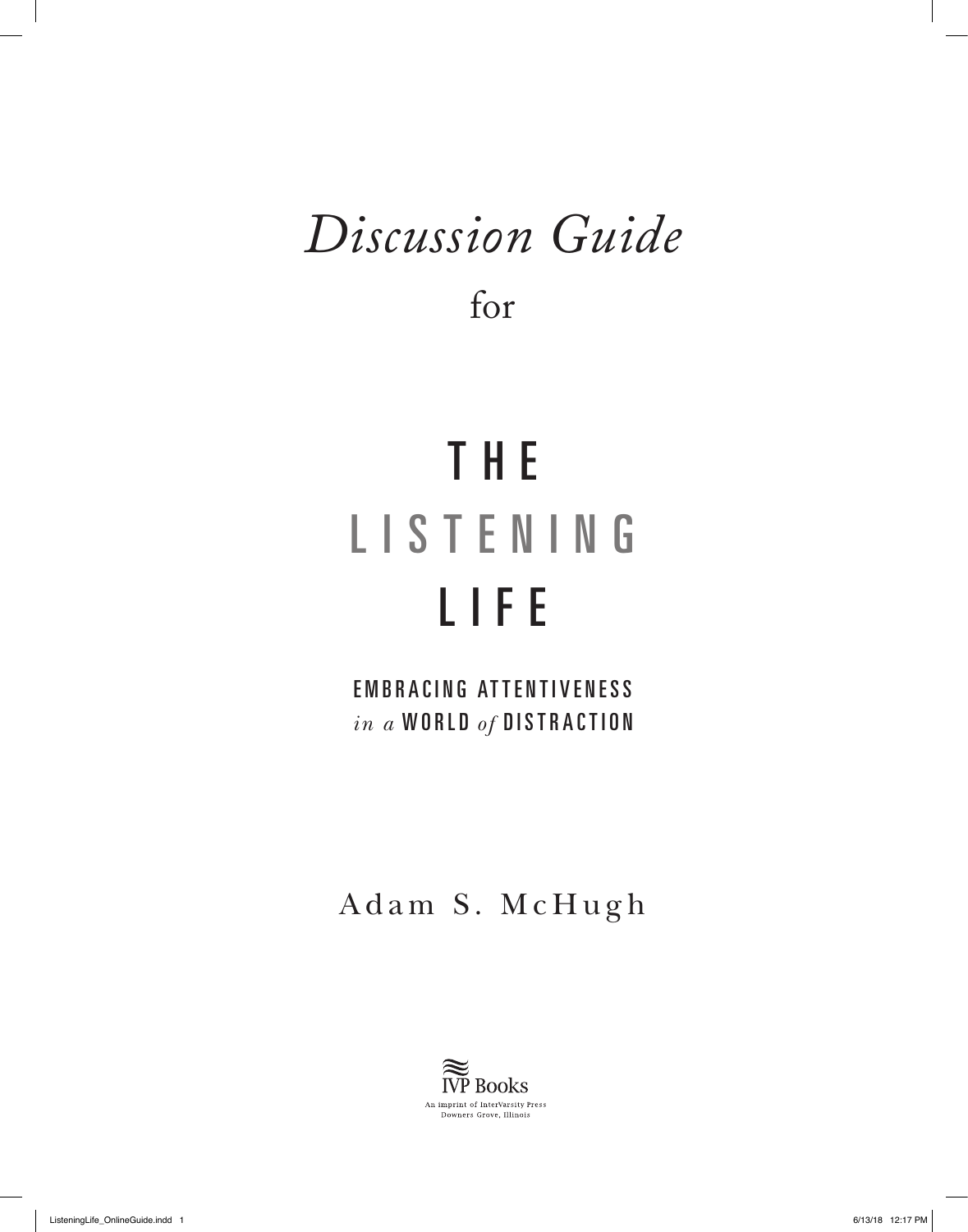### *Discussion Guide*

#### INTRODUCTION

- 1.If the natural pattern of life is that listening comes first, why do you think we are so quick to speak before we listen?
- 2. Do you consider yourself a good listener? Why or why not?
- 3. Why are you interested in reading a book about listening?

#### CHAPTER 1: THE LISTENING LIFE

- 1. How does the intimate, etymological relationship between the words *listen* and *obey* change your view of listening?
- 2. What do you think about John Gottman's assertion that in the best relationships, people allow themselves to be influenced by the other person (p. 17)? Do you listen in such a way that you are influenced by others?
- 3.If we are interpreting Jesus' first parable (Mark 4:1-20) as a portrayal of four kinds of listeners, which category or categories discussed in the section titled "The Urgency of Listening" do you fit into (p. 20)?
- 4. What role do you think listening plays in discipleship? What is the significance of listening in becoming the sort of servant Jesus talks about?
- 5. What is your take on the famous transfiguration story in which the heavens tell the disciples to listen to Jesus' voice alone? Are there voices you are tempted to listen to above his voice?
- 6. Do you relate to the distractions listed under the section titled "Open and Closed Doors" (pp. 24-26)? What are the personal obstacles that prevent or hinder you from listening?
- 7. How do you think our handheld technology is a problem for our listening? What changes do you need to make in your personal relationship with technology?

#### CHAPTER 2: THE KING WHO LISTENS

- 1.The author asserts, "It seems that the more power you have in the human kingdom, the less you feel obligated to listen" (p. 34). Do you agree? Do you see examples of leaders in our world who don't seem to be listening? Where do you see examples of leaders who listen?
- 2. What do you think about the scandal that God, the Divine King, is a listener? Is that good news to you, or does it make you feel uncomfortable? How is the God of Israel different from the Pharaoh of Egypt?
- 3. Has there ever been anyone in your life, perhaps an authority figure, who surprised you with listening a parent, minister, mentor, boss, or elder? How did that change you?
- 4. Do you experience God as one who listens to you? Why or why not?
- 5.In the section titled "The Jesus School of Listening," what impresses you most about Jesus' practices of listening (pp. 45-48)? Which of his listening behaviors do you most want to imitate? Where do you struggle?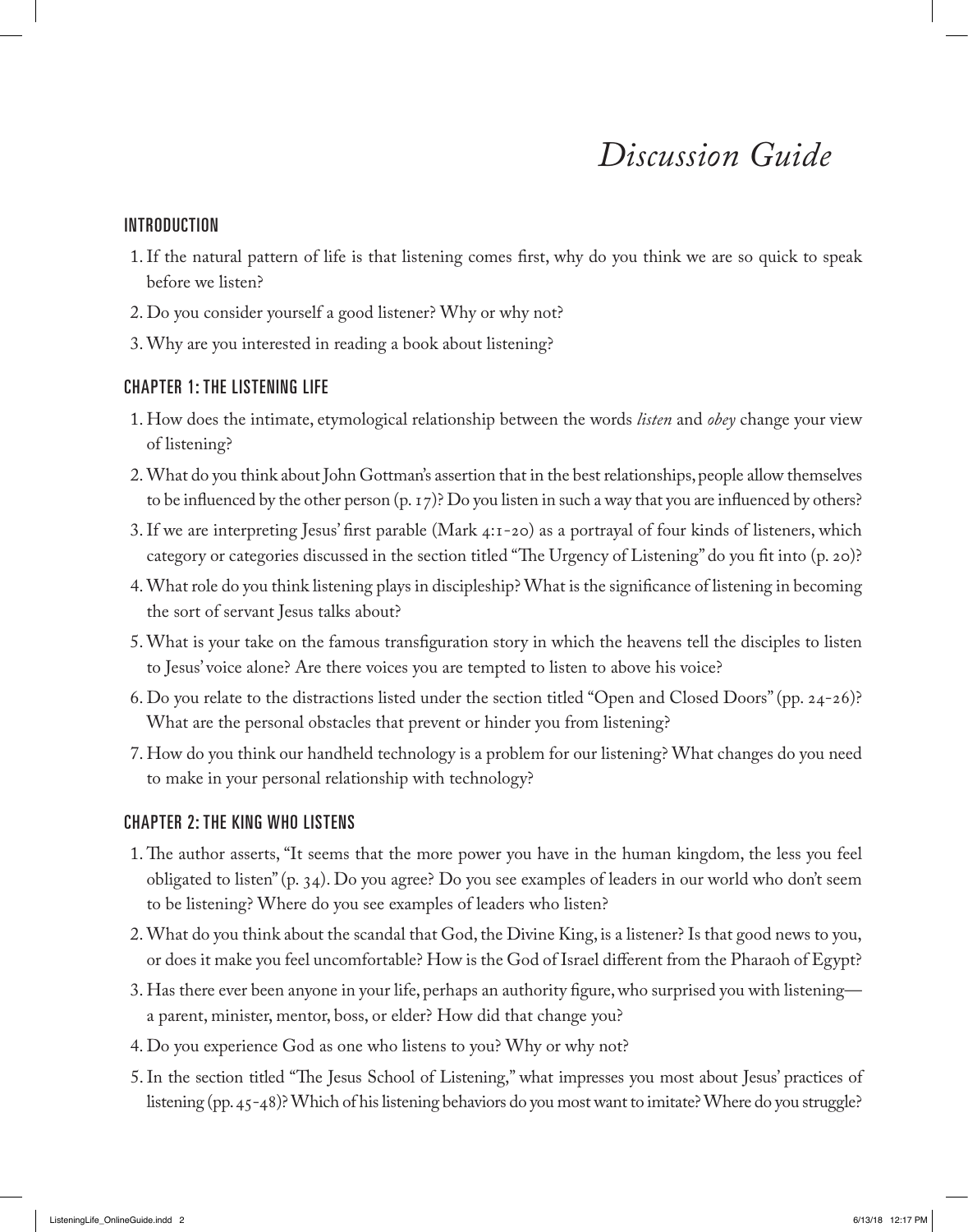6. Have you ever experienced God's silence in your life, or even what has been called "the dark night of the soul"? What do you think about the idea that God is still present to you even when you don't feel it?

#### CHAPTER 3: LISTENING TO GOD

- 1.In the "tale of two mountains," what strikes you about Elijah's story? What surprises you? Do you tend to experience God in the mountaintop triumph or in the mountaintop silence? What do you think about the idea that God's presence can come in silence?
- 2.The idea that God speaks today, and the ways in which he speaks, are among the most controversial topics anywhere. Do you believe that God speaks, and if so, how? If not, what are the theological or personal reasons that prevent you from believing that God is communicating now?
- 3. What role do you think the Scriptures play in helping us listen to God's voice?
- 4. Do you have personal experiences of hearing God speak? Did you share them with others or did you keep them to yourself? How did those experiences shape you?
- 5. What do you think about the idea that God sings (pp. 68-70)? What feelings does that evoke? Does God's voice sound comforting or threatening to you?
- 6. What are some ways your life is too loud and too busy for listening to God's voice?
- 7. Do you tend to view prayer as mostly talking, or do you relate to the conversation about prayer as listening? What do you think about the author's assertion that "prayer without listening is not truly prayer" (p. 81)?
- 8. Would you like to incorporate the Samuel prayer—"Speak, Lord, your servant is listening"—into your spiritual practices? How might that change your perspective on each day?

#### CHAPTER 4: LISTENING TO SCRIPTURE

- 1. Do you relate to the author's lament at the beginning of the chapter about losing his love for the Scriptures? If you are truly honest with yourself, what are the feelings you have toward reading and studying the Bible?
- 2. What do you think about the popular idea that the Bible is "God's instruction manual"?
- 3. When you read the Bible, do you read it to be informed or to be formed? Do you prefer language that describes or language that woos? Why?
- 4. How might your relationship with the Scriptures and with God change if you viewed the Bible as a "stage of encounter"? What if, instead of reading, you went to the Scriptures to listen?
- 5. Have you ever tried any of the listening practices spelled out in this chapter: praying the Psalms, prayer of the senses or *lectio divina* (pp. 97-102)? Do any of those practices appeal to you, and if so why? If reading this book in a group, consider trying *lectio divina* together. Start with Psalm 23. What sings to you in that text?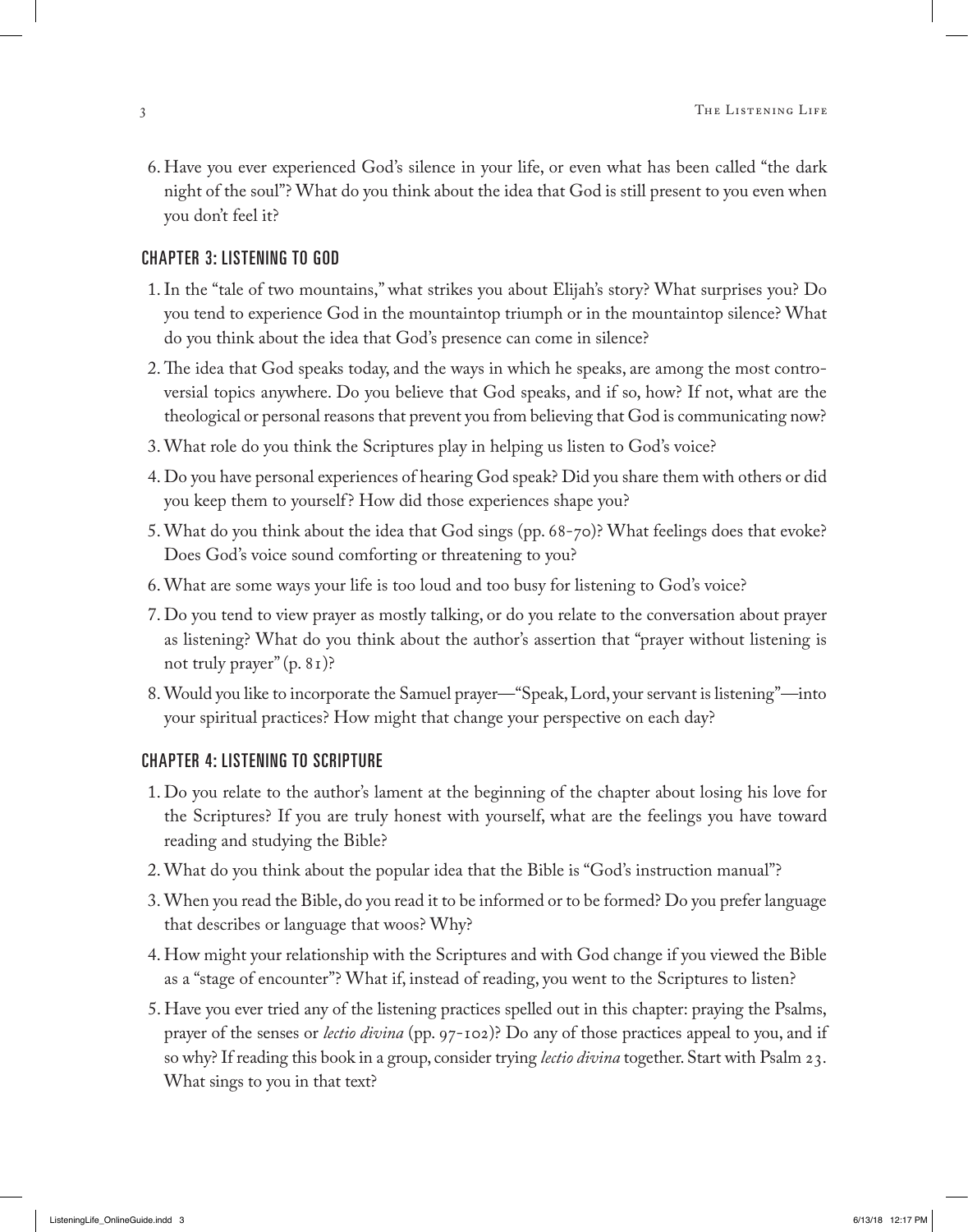6. What role do you think the character of the listener plays in the process of listening to the Scriptures?

#### CHAPTER 5: LISTENING TO CREATION

- 1.In your relationship with creation/nature, are you closer to Saint Francis or Homer Simpson?
- 2. What do you think about the ancient Celtic idea that there are two books to study: the Bible and "the Big Book" of creation? How does this mesh or conflict with your theology?
- 3. Does creation "preach" to you, as described in Psalm 19:1-4? If so, what messages has it preached? Do you have particularly poignant memories or stories of creation speaking to you?
- 4. What do you think about "the spiritual discipline of the long walk" (pp. 115-17)? Have you practiced something like this before? Does this appeal to you? Why or why not?
- 5. Are you someone that lives in rhythm with the seasons of the year (pp. 121-25)? Do you live in a climate that facilitates or hinders that? What benefits would living seasonally have for your soul?
- 6.The section on "Creation's Groan" delves into some topics that are controversial in some Christian circles (pp. 125-29). Do you experience creation groaning in the world around you? What role do you think humanity plays in relationship to creation? Do you think the world is getting better or worse?

#### CHAPTER 6: LISTENING TO OTHERS

- 1. Do you relate to the author's confession that he ran away from the feelings of others? Are you someone who is able to "stay in the feeling" of other people, or do you subconsciously try to escape?
- 2. Do you use the phrase "I just listened"? Do you think it is easier to listen or to talk? Why?
- 3. Have you ever spent time around a great listener? If so, what did you learn from him or her about listening?
- 4.The section "How to Be a Bad Listener" lists the common practices of bad listening (pp. 139-42). Which of these practices stand out to you? Which have you observed in others? Which have you observed in yourself? Give some examples. Why do you think people fall into those bad habits?
- 5. Do you find the "Pushing the Arrow" image helpful for listening conversations (pp. 143-48)? Where do you struggle in keeping the focus on the other person?
- 6.The author says, "If your life is saturated with busyness, hurry and distraction, then your listening will be scattered and rushed" (p. 150). Do you relate to this statement? What does your listening style reveal about your lifestyle?
- 7. What do you think about the idea that the best listeners listen for the "conversation happening below the surface" (pp. 151-53)? Have you had experiences where someone presents a problem to you, but that problem isn't truly what the conversation is about? What are the dangers of trying to listen between the lines of what another person is saying?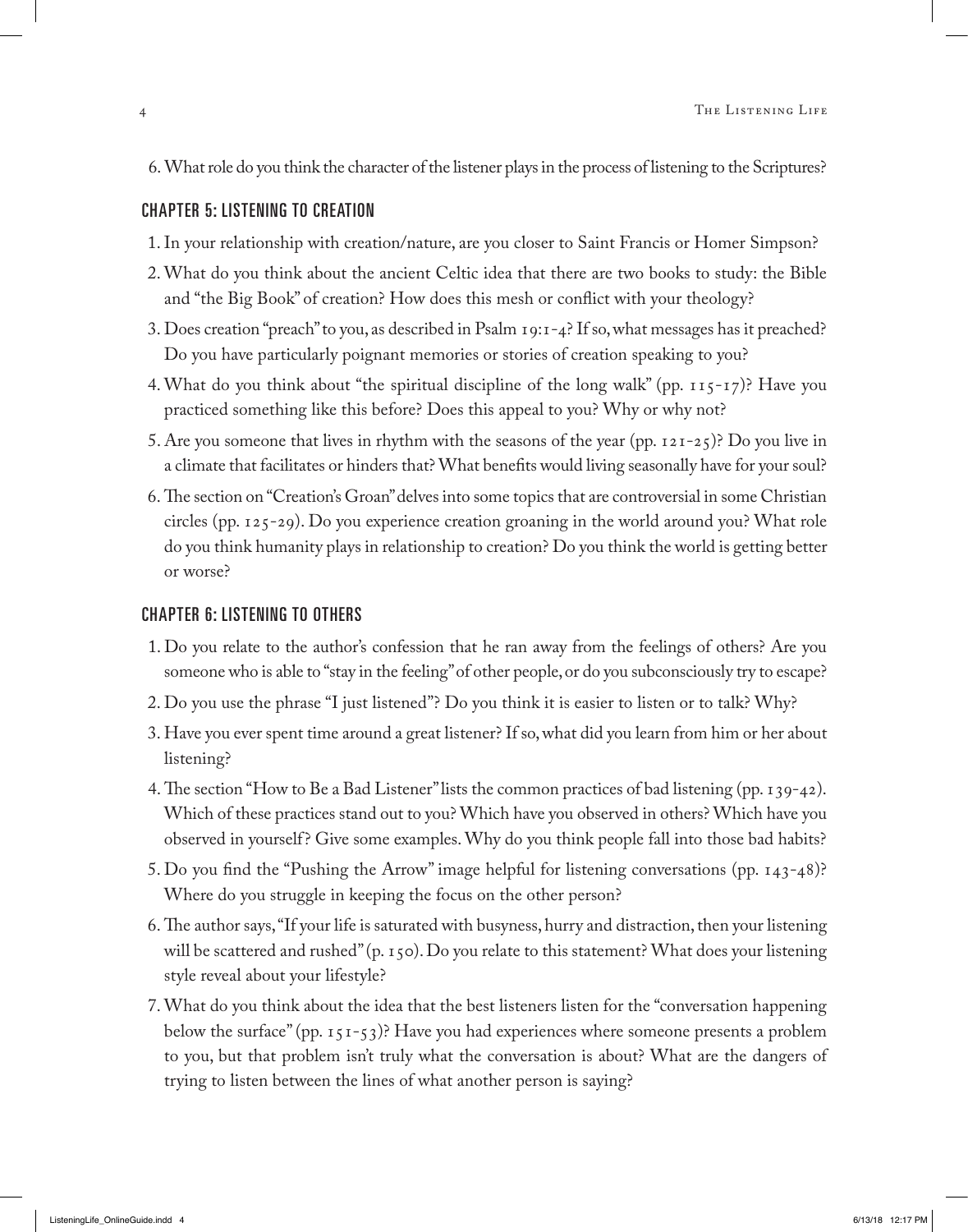8. How would your personal conversations change if you were open to God's presence and guidance in those conversations?

#### CHAPTER 7: LISTENING TO PEOPLE IN PAIN

- 1."Sometimes people use the Bible in a way that makes hurting people feel like God is telling them to shut up" (p. 159). Do you agree or disagree, and why?
- 2. When have you personally experienced fellow Christians to be helpful or harmful in times of pain?
- 3. When discussing preemptive assurance, the author lists phrases commonly employed in times of suffering such as "everything will be okay" and "God works all things for good" (pp. 162-63). What are some other clichés that you have heard or used in these situations?
- 4. Do you agree that anxiety is the greatest enemy of listening to people in pain? When do you experience anxiety in conversations? Do you agree that the hardest people to listen to, when they are hurting, are those we are closest to? Why or why not?
- 5. Have there been moments in your life when someone else has "killed the moment" (p. 169)? When have you killed other people's moments?
- 6. Are you able to weep with others before you try to heal them (pp.  $171-74$ )? If not, why?

#### CHAPTER 8: LISTENING TO YOUR LIFE

- 1. Do you relate to the different voices the author hears in his head? If so, when has your head felt like a classroom of seventh graders?
- 2.In your family and church background, when were you encouraged to pay attention to what is happening inside of you, and when or were you taught to "forget" about yourself?
- 3. Do you agree that the way you listen to yourself will determine how you listen to others (p. 178)? How have you seen this to be true?
- 4. How can you learn to "love the enemy voices" in your head (pp. 181-83)? What are the specific enemy voices that speak the most in your head? Do you have names for them? How might showing compassion for them change your perspectives?
- 5. Are you able to listen to your emotions? How were you taught in your family to respond to your emotions? Which emotions were acceptable, and which were not? How would you like to change how you respond to your emotions?
- 6. How adept are you at listening to your body? How would you like to change your relationship to your body?
- 7. Under the section "Listening to Our Scripts," the author lists several common "scripts" such as "I'm loved only when I am good" and "my worth is in taking care of other people" (p. 196). What are particular scripts that you believe and live by, even subconsciously?